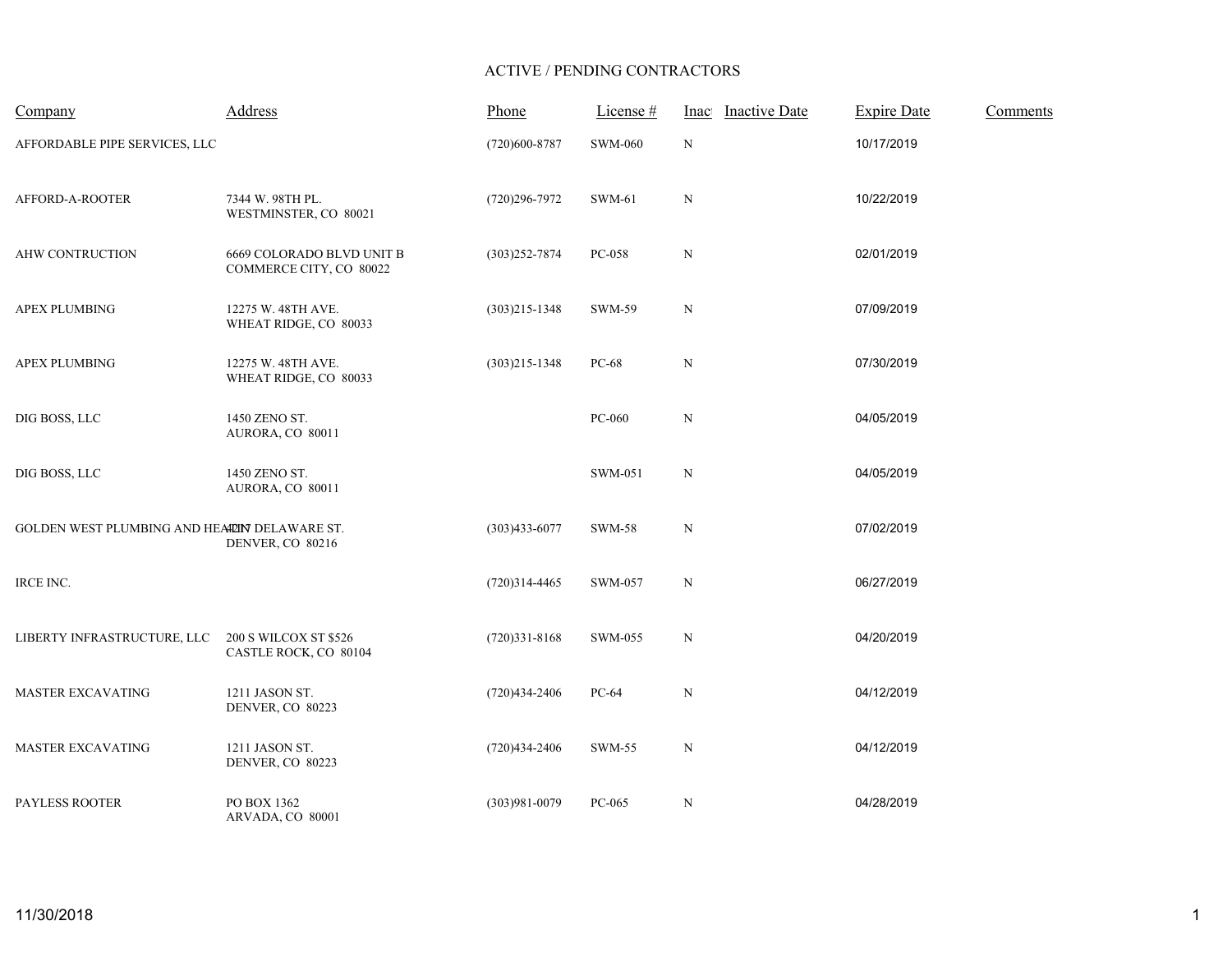| <b>PBM</b> Excavating                      | 6063 S Vinewood St<br>Littleton, CO 80120    | $(720)334 - 5671$ | PC-070        | N           | 08/13/2019 |
|--------------------------------------------|----------------------------------------------|-------------------|---------------|-------------|------------|
| PIPE X, LLC                                | 40544 RANCH RD<br>ELIZABETH, CO 80107        | $(720)203 - 0657$ | PC-059        | $\mathbf N$ | 02/16/2019 |
| PLUMB PROS INC                             | 6525 W 52ND AVE<br>ARVADA, CO 80002          | $(720)314-4150$   | PC-069        | N           | 07/30/2019 |
| PLUMBLINE SERVICES                         | 7000 S POTOMAC ST.<br>CENTENNIAL, CO 80112   | $(303)766 - 7500$ | $PC-67$       | $\mathbf N$ | 05/18/2019 |
| PLUMBLINE SERVICES                         | 7000 S POTOMAC ST.<br>CENTENNIAL, CO 80112   | $(303)766 - 7500$ | <b>SWM-56</b> | N           | 05/18/2019 |
| PREMIER EXCAVATION SERVICES                | PO BOX 490<br>HENDERSON, CO 80640            | $(303)210 - 9745$ | <b>SWM-54</b> | $\mathbf N$ | 04/12/2019 |
| PREMIER EXCAVATION SERVICES PO BOX 490     | HENDERSON, CO 80640                          | $(303)210-9745$   | $PC-63$       | N           | 04/12/2019 |
| PUEBLO DRAIN AND EXCAVATION 6093 OLIVE ST. | COMMERCE CITY, CO 80022                      |                   | SWM-049       | N           | 12/22/2018 |
| <b>RG EXCAVATING</b>                       | 2100 W 100TH Ave #285<br>Thornton, co 80260  | $(720)429-9035$   | SWM-063       | N           | 11/30/2019 |
| SEMA CONSTRUCTION, INC                     | 7353 S EAGLE STREET<br>CENTENNIAL, CO 80112  | $(303)627 - 2600$ | <b>SWM-50</b> | N           | 03/30/2019 |
| <b>SHARK'S EXCAVATING</b>                  | 3840 YORK STREET<br>DENVER, CO 80205         | $(720)550-8825$   | SWM-062       | N           | 11/30/2019 |
| STONE AND CONCRETE, INC.                   | 5500 E. 56TH AVE.<br>COMMERCE CITY, CO 80022 | $(303)287 - 0889$ | $PC-62$       | N           | 04/10/2019 |
| STONE AND CONCRETE, INC.                   | 5500 E. 56TH AVE.<br>COMMERCE CITY, CO 80022 | $(303)287 - 0889$ | SWM-53        | N           | 04/10/2019 |
| TRENCH RIGHT, LLC                          | 3700 QUEBEC ST. #100-159<br>DENVER, CO 80207 | $(303)287 - 9009$ | SWM-052       | N           | 04/04/2019 |
| TRENCH RIGHT, LLC                          | 3700 QUEBEC ST. #100-159<br>DENVER, CO 80207 | $(303)287 - 9009$ | PC-061        | N           | 04/04/2019 |